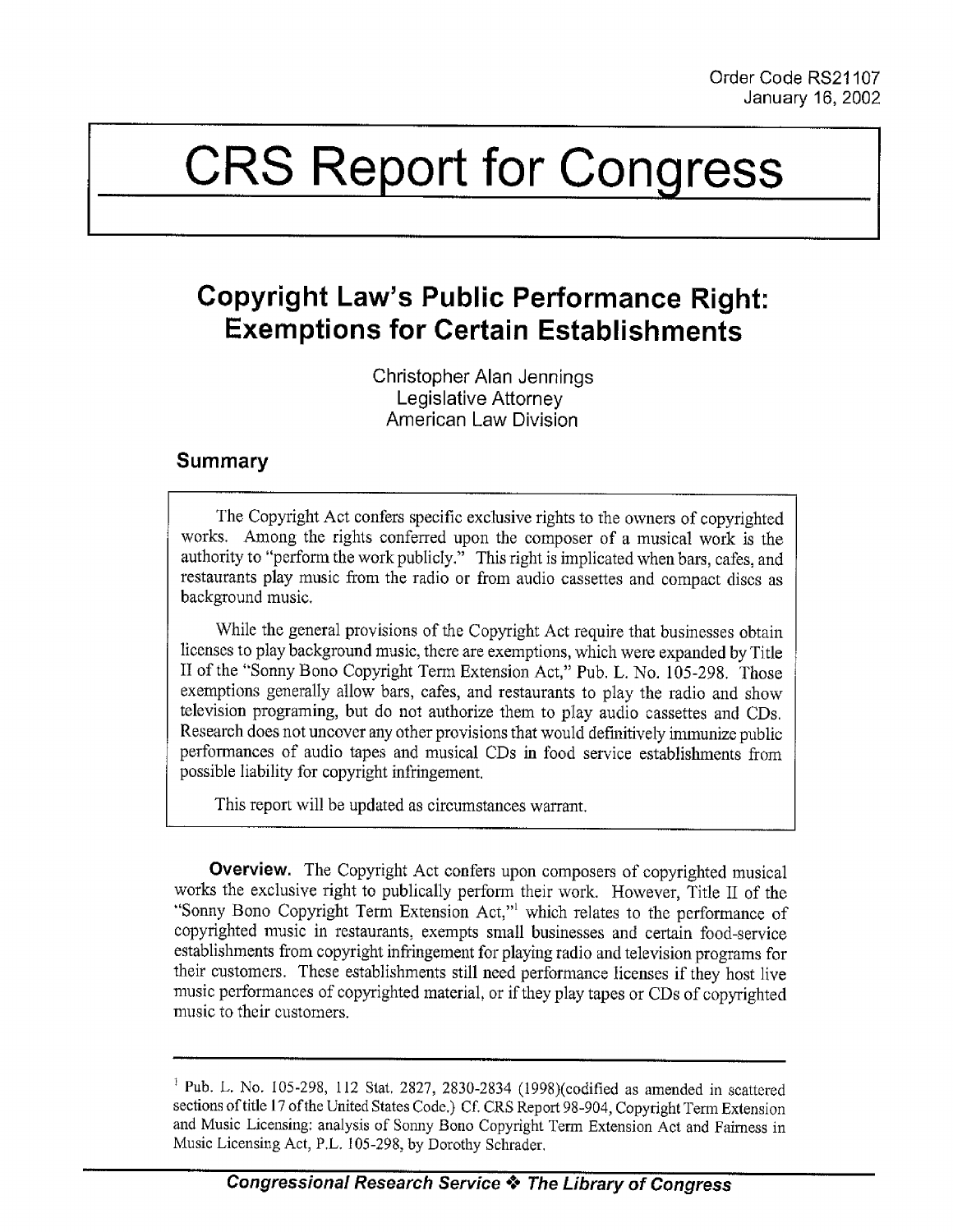Copyright Holders' Exclusive Right to Authorize Performances. The Copyright Act grants certain exclusive rights to the owner of a copyrighted work, which are different from those enjoyed by a mere owner of a copy of the work. Those exclusive rights include  $(1)$  the right to reproduce the work,  $(2)$  the right to prepare derivative works based upon the original copyrighted work, (3) the right to distribute copies of the work to the public, (4) the right to publically display the work, and (5) the right to *publically perform the work.*<sup>2</sup>

The performance right allows the copyright holder to control the public performance of certain copyrighted works, These include musical works, literary works, dramatic works, choreographic works, pantomimes, motion pictures, and audio visual works. $3 \text{ A}$ performance is considered "public" when the work is "performed in a place open to the public or at a place where a substantial number of persons outside of a normal circle of a family and its social acquaintances are gathered.<sup> $n^4$ </sup> A performance is also considered "public" if it is transmitted to multiple locations, such as through radio or television.<sup>5</sup>

On its face, the public performance right is implicated when a restaurant plays copyrighted music over its speaker system to its customers from the radio or from audio cassettes or CDs. While listening to music on the radio or on a cassette or CD privately will not ordinarily constitute copyright infringement, it is the *public* performance aspect of using music in a business environment that is the basis for the need for permission from a songwriter or his agent.

Three major "performing rights" societies – BMI, ASCAP, and SESAC – generally act as a songwriter's agent and help enforce the songwriter's performance rights. These societies grant permission to utilize the music in their repertories through the issuance of licensing agreements, and they monitor businesses to discover infringing use of their members' songs and music.

Exemptions from the Composer's Performance Rights. The Copyright Act, as amended by Title II of the Sonny Bono Copyright Term Extension Act ("Fairness in Music Licensing"), limits authors' and publishers' exercise of their non-dramatic music performance rights with respect to bars, restaurants, and other small businesses.

Prior to amendment, § 110(5) of the Copyright Act provided for a special exception "for the communication of a transmission embodying a performance or display of a work by the public reception of the transmission on a single receiving apparatus of a kind

**<sup>2</sup>** 17 U.S.C. § 106 (2000).

**S17** U.S.C. § 106(4) (2000).

<sup>4</sup> 17 U.S.C. **§ 101** (2000).

<sup>&</sup>lt;sup>5</sup> Id. ("public performance" means "to transmit or otherwise communicate a performance or display of the work **to.**  $\ldots$  the public, by means of any device or process, whether the members of the public capable of receiving the performance or display receive it in the same place or in separate places and at the same time or at different times.")

**<sup>&#</sup>x27;** Pub. L. No. 105-298, 202-205, 112 Stat. 2827, 2830-2834 (1998)(codified as amended in scattered sections of title **17** of the United States Code.)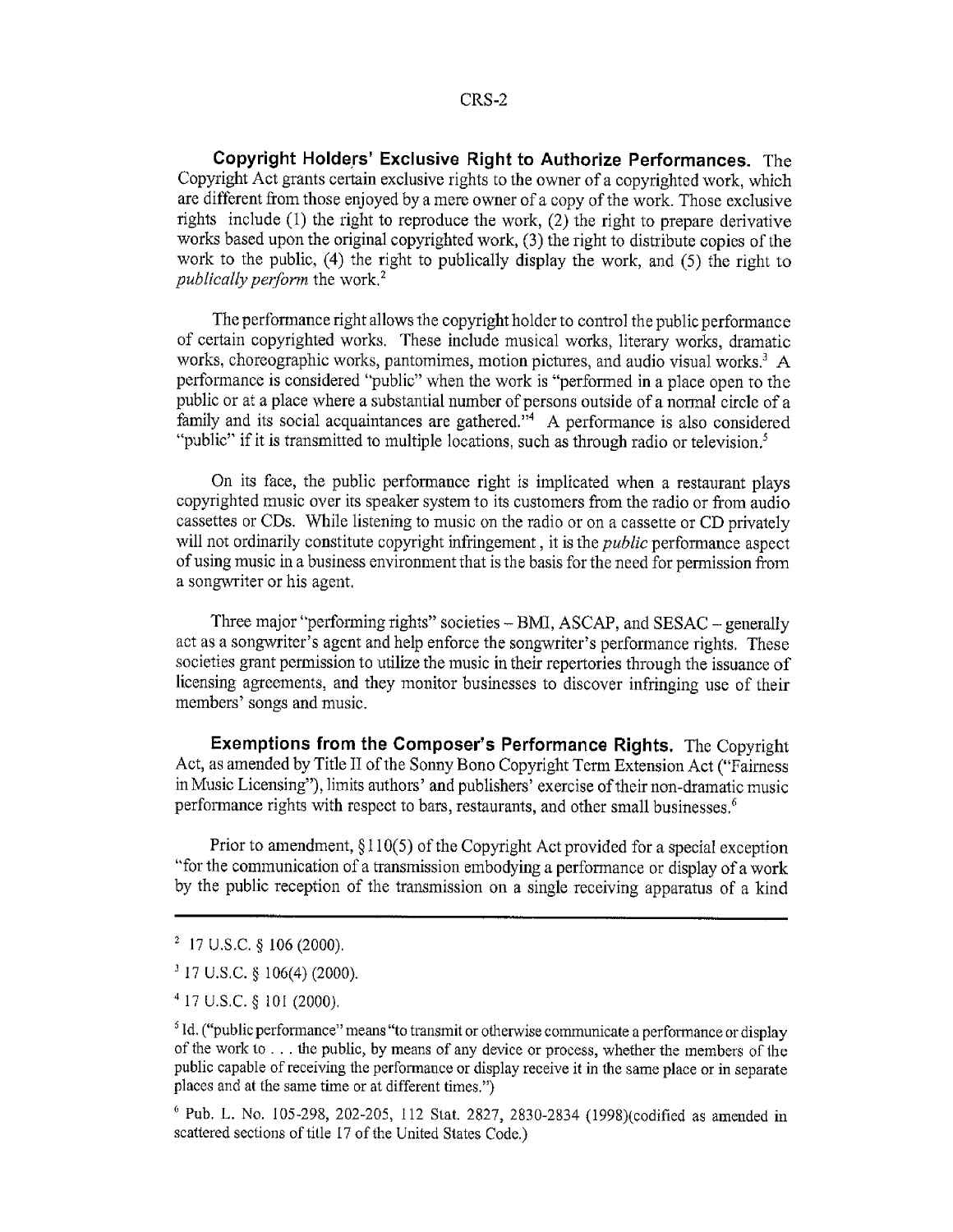### CRS-3

commonly used in private homes."<sup>7</sup> Essentially, this exemption was limited to small businesses that turned on a home radio or television so that customers could hear or view the broadcast.8 There was no exemption for small businesses who originated the performance, e.g. by playing compact discs on a home-style stereo.

The Sonny Bono Act expanded the reach of the  $\S$  110(5) exception by expressly covering:

**(1)** any establishment with less than 2000 gross square feet, and

(2) any food service or drinking establishment (though how the exception may be exercised depends on the establishment's size),<sup>9</sup>

Now, an establishment under 2000 square feet or a food or drinking establishment under 3750 square feet may play broadcast radio or television programing without any apparent limit on the equipment uses. However, this extension does not authorize an establishment to originate its own broadcasts of copyrighted material. That is, an establishment may play the radio without violating copyright law, but the act still does not shield the same business when it plays, for example, CDs protected by the copyright laws.

If a food service or drinking establishment is 3750 gross square feet or more, the establishment will only be exempt if

(1) the performance of the radio transmission incorporating non-dramatic musical compositions is "communicated by means ofatotal of not more than 6 loud speakers, of which not more than 4 loudspeakers are located in any 1 room or adjoining space **<sup>310</sup>**  $\ldots$ ,  $^{10}$  or,

(2) the performance of a television transmission incorporating non-dramatic musical compositions is "communicated by means of a total of not more than 4 audiovisual devices, of which not more than one audiovisual device is located in any 1 room, and no such audiovisual device has a diagonal screen size greater than 55 inches, and any audio portion of the performance or display is communicated by means of a total of not more than 6 loudspeakers, of which not more than 4 loudspeakers are located in any 1 room or adjoining space...<sup>"11</sup>

Under these conditions, an extremely large restaurant with three seating areas may, for example, place two professional quality speakers in each area and play radio programing through them without incurring an obligation to pay performance royalties to the composers.

**<sup>717</sup>** U.S.C. § 110(5) (1994).

<sup>&</sup>lt;sup>8</sup> See H.R. Rep. No. 94-1476 at 87 (1976). See also, Letter of Marybeth Peters, Register of Copyrights, included in floor debate on S. 505, 144 CoNG. REC. at H9953-54.

**<sup>917</sup>** U.S.C. § 110(5)(B)(2000).

<sup>&</sup>lt;sup>10</sup> See id.

 $II$  Id.